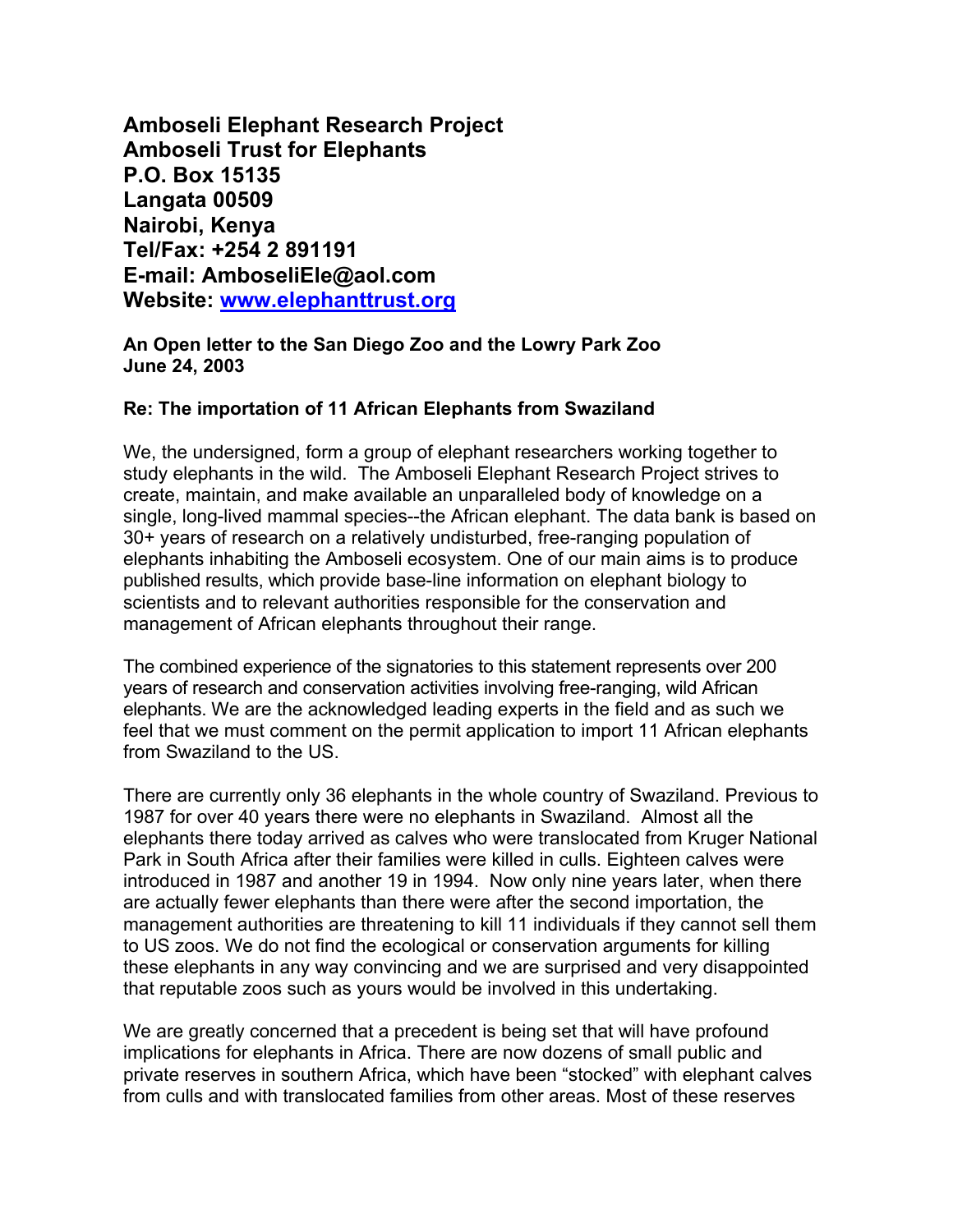apparently took the maximum number of elephants that their area could hold. Many are now saying, as Swaziland is, that they have to kill or sell some of the elephants because of habitat degradation.

This is not conservation of elephants in their natural habitats nor is it a situation of a natural elephant population outgrowing its park or reserve. As far as we can surmise it is more like keeping and breeding elephants with the purpose of selling them. The policy of dumping elephants into private ranches and reserves and then after a few years complaining that there are too many and that they have to cull them is untenable from an ethical and conservation point of view. These elephants are being treated like livestock to be bought, transported, bred, sold, transported again, chained, caged, "trained" with bull hooks and hot wires, sold or traded again when they are not as appealing or they are not breeding or they are too old, and finally ending up in miserable road-side zoos or third-rate circuses.

Our 30 years of research has shown that elephants live in highly complex societies, that they form life-long bonds, that they are remarkably intelligent, and that they display an amazing array of emotions. The 11 elephants in question have already experienced horrendous trauma when their mothers and the rest of their families were killed in the cull. Now they will be captured again, "tamed down", a process we have now learned is often cruel and painful, and transported thousands of miles to the US. The quality of their lives will be radically different in the zoo environment and the following is one of the most important points we want to make—these elephants will experience more debilitating illnesses and will live shorter lives than elephants living in the wild. The recent RSPCA study of zoo elephants in Europe revealed that the life expectancy for African elephants in captivity is 16 years old. In Amboseli where there is infant mortality as well as drought, accidents, disease, and most important poaching and spearing, the life expectancy is 41 for females and 24 for males. This is a huge and very significant difference. There is no indication that the situation is better in US zoos. Taking elephants from the wild is not only traumatic for them, it is also detrimental to their health.

Up until recently we had not been opponents of elephants being kept in zoos. Although we never felt that the breeding of captive elephants was relevant to conservation, we did buy into the argument that displaying elephants in zoos was educational, that the unfortunate elephants in captivity could act as the ambassadors for their wild cousins. Now we know a lot more about elephants and their needs and, even more important, we know a lot more about what is involved in the capturing, taming, and training of wild elephants. No matter how well your zoo may treat the elephants, your visitors would not want to know what those tranquil elephants went through to make it possible for them to be viewed in captivity. It is our feeling that the public can be educated by seeing films about wild elephants. We recommend that the elephants held in captivity in the US today be allowed to live out their lives and that no more elephants should ever be captured for display again.